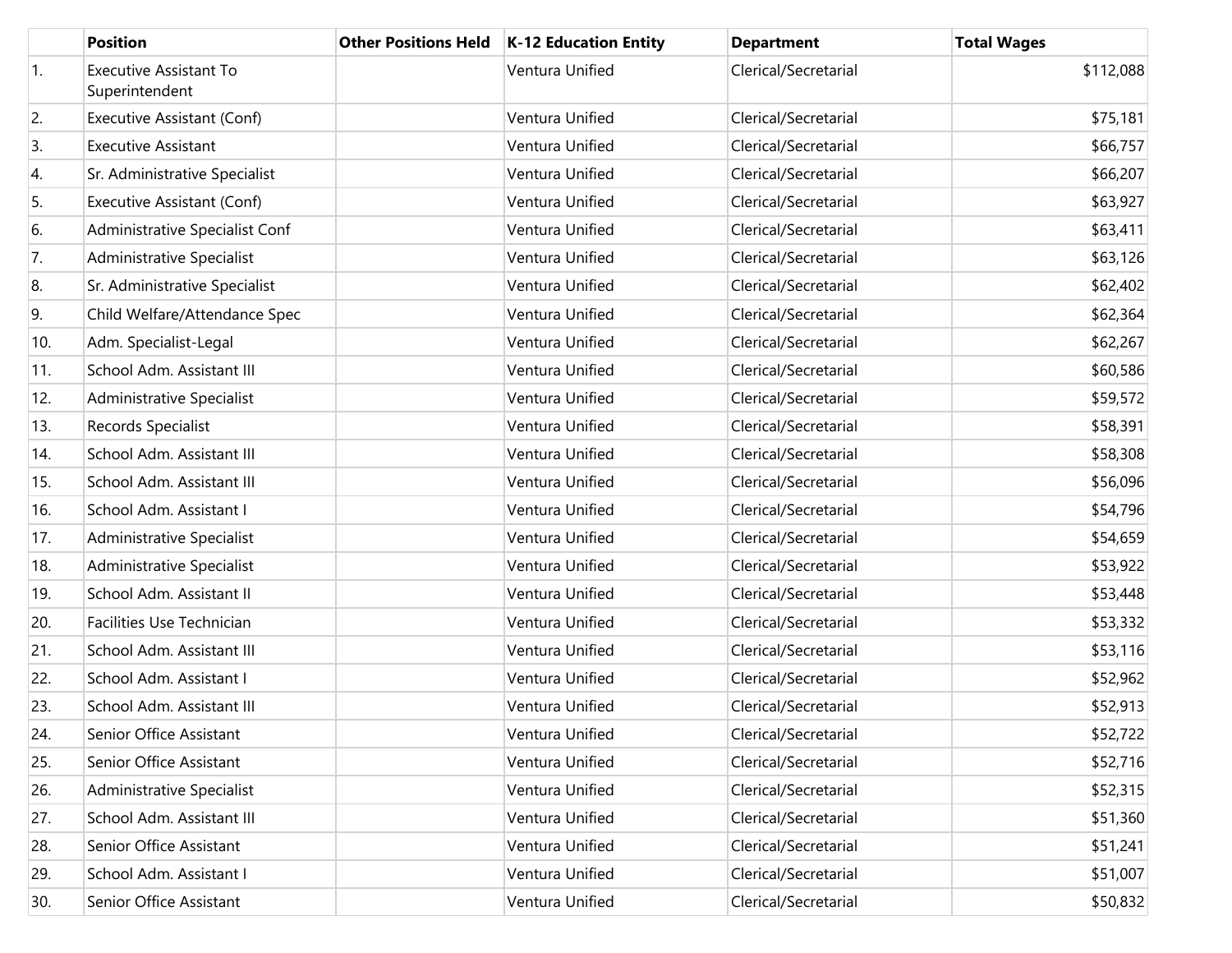| 31. | Spec Project Tech               | Ventura Unified | Clerical/Secretarial | \$50,728 |
|-----|---------------------------------|-----------------|----------------------|----------|
| 32. | School Adm. Assistant I         | Ventura Unified | Clerical/Secretarial | \$50,550 |
| 33. | School Adm. Assistant I         | Ventura Unified | Clerical/Secretarial | \$50,146 |
| 34. | Lea/Maa Specialist              | Ventura Unified | Clerical/Secretarial | \$49,817 |
| 35. | Senior Office Assistant         | Ventura Unified | Clerical/Secretarial | \$49,642 |
| 36. | Records Technician              | Ventura Unified | Clerical/Secretarial | \$49,414 |
| 37. | School Adm. Assistant I         | Ventura Unified | Clerical/Secretarial | \$49,201 |
| 38. | Senior Office Assistant         | Ventura Unified | Clerical/Secretarial | \$48,824 |
| 39. | School Adm. Assistant III       | Ventura Unified | Clerical/Secretarial | \$48,770 |
| 40. | School Adm. Assistant I         | Ventura Unified | Clerical/Secretarial | \$48,690 |
| 41. | School Adm. Assistant I         | Ventura Unified | Clerical/Secretarial | \$48,608 |
| 42. | Senior Office Assistant         | Ventura Unified | Clerical/Secretarial | \$48,554 |
| 43. | Senior Office Assistant         | Ventura Unified | Clerical/Secretarial | \$48,427 |
| 44. | Senior Office Assistant         | Ventura Unified | Clerical/Secretarial | \$48,427 |
| 45. | School Adm. Assistant I         | Ventura Unified | Clerical/Secretarial | \$48,022 |
| 46. | <b>District Translator</b>      | Ventura Unified | Clerical/Secretarial | \$47,933 |
| 47. | School Adm. Assistant I         | Ventura Unified | Clerical/Secretarial | \$47,624 |
| 48. | School Adm. Assistant I         | Ventura Unified | Clerical/Secretarial | \$47,322 |
| 49. | Senior Office Assistant         | Ventura Unified | Clerical/Secretarial | \$46,985 |
| 50. | School Adm. Assistant I         | Ventura Unified | Clerical/Secretarial | \$46,923 |
| 51. | <b>School Support Secretary</b> | Ventura Unified | Clerical/Secretarial | \$46,716 |
| 52. | <b>School Support Secretary</b> | Ventura Unified | Clerical/Secretarial | \$46,646 |
| 53. | Senior Office Assistant         | Ventura Unified | Clerical/Secretarial | \$46,633 |
| 54. | School Adm. Assistant I         | Ventura Unified | Clerical/Secretarial | \$46,322 |
| 55. | School Adm. Assistant II        | Ventura Unified | Clerical/Secretarial | \$45,777 |
| 56. | <b>School Support Secretary</b> | Ventura Unified | Clerical/Secretarial | \$45,682 |
| 57. | Senior Office Assistant         | Ventura Unified | Clerical/Secretarial | \$45,647 |
| 58. | <b>District Translator</b>      | Ventura Unified | Clerical/Secretarial | \$45,401 |
| 59. | Library Technician II           | Ventura Unified | Clerical/Secretarial | \$44,647 |
| 60. | <b>School Support Secretary</b> | Ventura Unified | Clerical/Secretarial | \$44,321 |
| 61. | School Adm. Assistant II        | Ventura Unified | Clerical/Secretarial | \$44,094 |
| 62. | Senior Office Assistant         | Ventura Unified | Clerical/Secretarial | \$43,498 |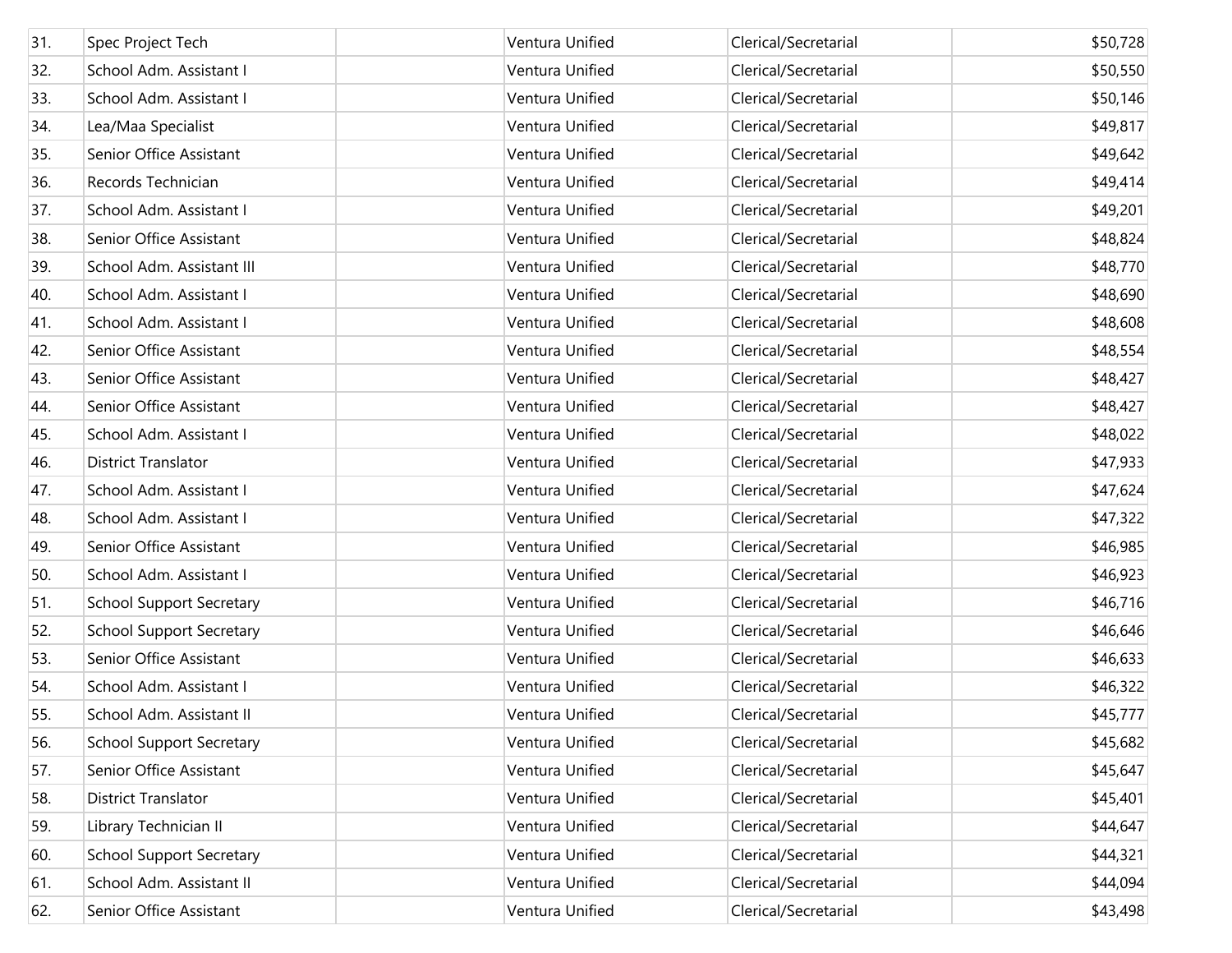| 63. | <b>School Support Secretary</b> | Ventura Unified | Clerical/Secretarial | \$43,283 |
|-----|---------------------------------|-----------------|----------------------|----------|
| 64. | Senior Office Assistant         | Ventura Unified | Clerical/Secretarial | \$43,026 |
| 65. | Library Technician II           | Ventura Unified | Clerical/Secretarial | \$42,891 |
| 66. | <b>School Support Secretary</b> | Ventura Unified | Clerical/Secretarial | \$42,872 |
| 67. | Library Technician II           | Ventura Unified | Clerical/Secretarial | \$42,791 |
| 68. | Assessment Technician           | Ventura Unified | Clerical/Secretarial | \$42,776 |
| 69. | School Adm. Assistant II        | Ventura Unified | Clerical/Secretarial | \$42,264 |
| 70. | Library Technician II           | Ventura Unified | Clerical/Secretarial | \$42,232 |
| 71. | Senior Office Assistant         | Ventura Unified | Clerical/Secretarial | \$42,046 |
| 72. | Office Assistant                | Ventura Unified | Clerical/Secretarial | \$42,041 |
| 73. | Administrative Specialist       | Ventura Unified | Clerical/Secretarial | \$41,947 |
| 74. | <b>School Support Secretary</b> | Ventura Unified | Clerical/Secretarial | \$41,827 |
| 75. | Senior Office Assistant         | Ventura Unified | Clerical/Secretarial | \$41,107 |
| 76. | Senior Office Assistant         | Ventura Unified | Clerical/Secretarial | \$40,860 |
| 77. | <b>School Support Secretary</b> | Ventura Unified | Clerical/Secretarial | \$40,836 |
| 78. | Health Technician               | Ventura Unified | Clerical/Secretarial | \$40,657 |
| 79. | Senior Office Assistant         | Ventura Unified | Clerical/Secretarial | \$40,331 |
| 80. | School Adm. Assistant I         | Ventura Unified | Clerical/Secretarial | \$40,235 |
| 81. | <b>School Support Secretary</b> | Ventura Unified | Clerical/Secretarial | \$39,398 |
| 82. | <b>School Support Secretary</b> | Ventura Unified | Clerical/Secretarial | \$39,343 |
| 83. | <b>School Support Secretary</b> | Ventura Unified | Clerical/Secretarial | \$38,828 |
| 84. | <b>District Testing Spec.</b>   | Ventura Unified | Clerical/Secretarial | \$38,708 |
| 85. | <b>District Receptionist</b>    | Ventura Unified | Clerical/Secretarial | \$38,506 |
| 86. | <b>School Support Secretary</b> | Ventura Unified | Clerical/Secretarial | \$38,492 |
| 87. | Library Technician II           | Ventura Unified | Clerical/Secretarial | \$38,479 |
| 88. | Library Technician II           | Ventura Unified | Clerical/Secretarial | \$37,649 |
| 89. | Office Assistant                | Ventura Unified | Clerical/Secretarial | \$36,182 |
| 90. | Library Technician II           | Ventura Unified | Clerical/Secretarial | \$35,934 |
| 91. | Office Assistant                | Ventura Unified | Clerical/Secretarial | \$35,647 |
| 92. | Health Technician               | Ventura Unified | Clerical/Secretarial | \$35,434 |
| 93. | Office Assistant                | Ventura Unified | Clerical/Secretarial | \$35,403 |
| 94. | Senior Office Assistant         | Ventura Unified | Clerical/Secretarial | \$35,287 |